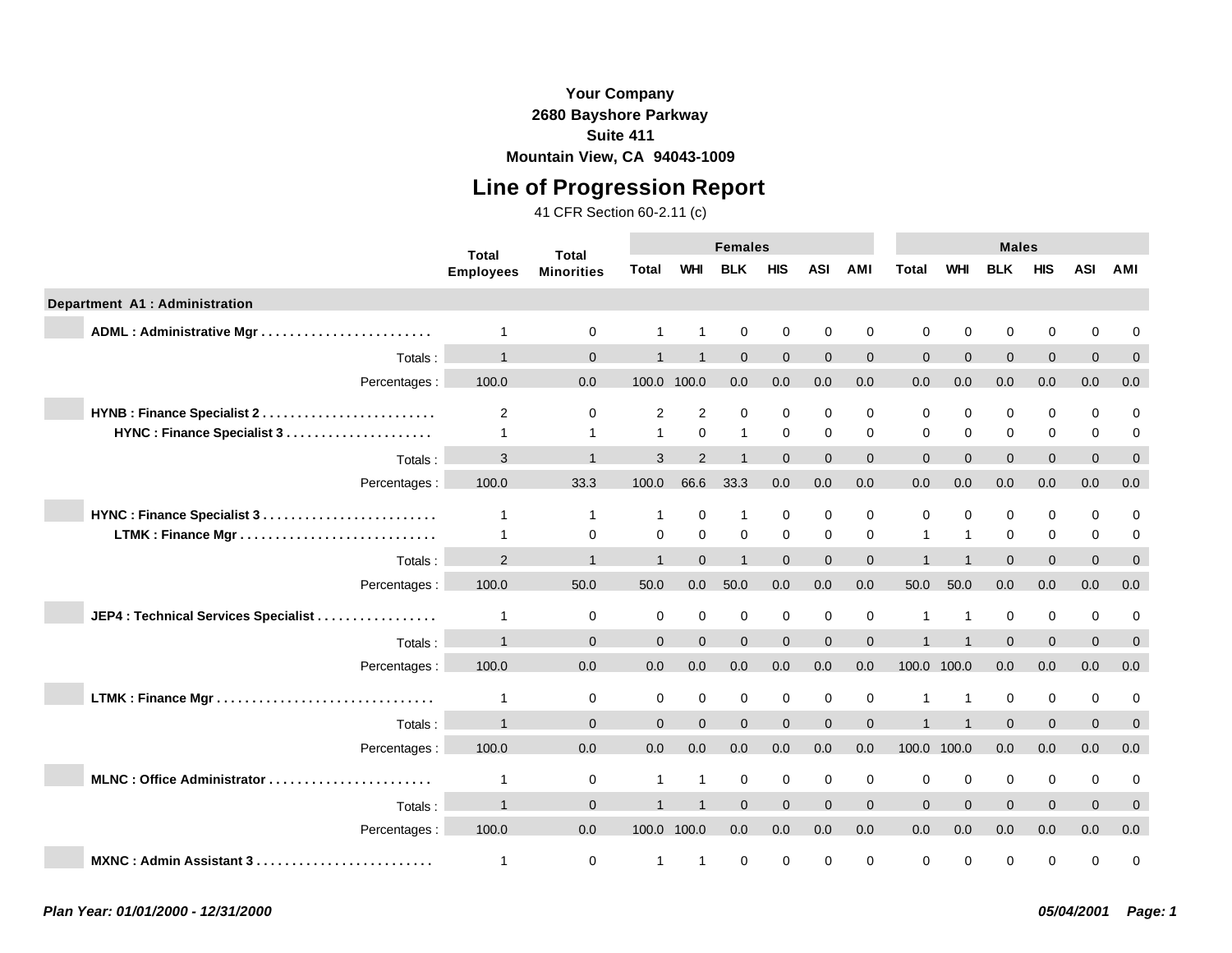## **Line of Progression Report**

|                                | <b>Total</b>            | <b>Total</b>      |               |                | <b>Females</b> |              |             |                |                |                | <b>Males</b> |              |             |              |
|--------------------------------|-------------------------|-------------------|---------------|----------------|----------------|--------------|-------------|----------------|----------------|----------------|--------------|--------------|-------------|--------------|
|                                | <b>Employees</b>        | <b>Minorities</b> | Total         | <b>WHI</b>     | <b>BLK</b>     | <b>HIS</b>   | <b>ASI</b>  | AMI            | <b>Total</b>   | <b>WHI</b>     | <b>BLK</b>   | <b>HIS</b>   | <b>ASI</b>  | AMI          |
| Department A1 : Administration |                         |                   |               |                |                |              |             |                |                |                |              |              |             |              |
| MXND: Admin Assistant 4        | 2                       | $\mathbf{1}$      | 1             | $\mathbf 0$    | $\mathbf 1$    | $\mathbf 0$  | $\mathbf 0$ | $\mathbf 0$    |                | $\overline{1}$ | $\mathbf 0$  | $\mathbf 0$  | $\mathbf 0$ | 0            |
| Totals:                        | 3                       | $\overline{1}$    | $\mathcal{P}$ |                | 1              | $\Omega$     | $\Omega$    | $\mathbf{0}$   |                |                | $\Omega$     | $\mathbf{0}$ | $\Omega$    | $\mathbf 0$  |
| Percentages:                   | 100.0                   | 33.3              | 66.6          | 33.3           | 33.3           | 0.0          | 0.0         | 0.0            | 33.3           | 33.3           | 0.0          | 0.0          | 0.0         | 0.0          |
| MXND: Admin Assistant 4        | $\overline{c}$          | $\mathbf{1}$      | 1             | $\mathbf 0$    | $\mathbf{1}$   | 0            | $\mathbf 0$ | 0              |                | $\overline{1}$ | 0            | 0            | $\mathbf 0$ | $\mathbf 0$  |
| Totals:                        | $\overline{2}$          | $\overline{1}$    |               | $\Omega$       | $\overline{1}$ | $\mathbf{0}$ | $\Omega$    | $\mathbf{0}$   |                |                | $\Omega$     | $\mathbf{0}$ | $\Omega$    | $\mathbf{0}$ |
| Percentages :                  | 100.0                   | 50.0              | 50.0          | 0.0            | 50.0           | 0.0          | 0.0         | 0.0            | 50.0           | 50.0           | 0.0          | 0.0          | 0.0         | 0.0          |
| NRP2: Analyst 1                | $\overline{1}$          | $\mathbf 0$       | 1             | $\overline{1}$ | 0              | $\mathbf 0$  | $\mathbf 0$ | $\mathbf 0$    | $\mathbf 0$    | $\mathbf 0$    | $\mathbf 0$  | $\mathbf 0$  | $\mathbf 0$ | 0            |
| Totals:                        | $\overline{1}$          | $\mathbf{0}$      | $\mathbf{1}$  | $\overline{1}$ | $\Omega$       | $\Omega$     | $\Omega$    | $\overline{0}$ | $\mathbf{0}$   | $\Omega$       | $\Omega$     | $\mathbf{0}$ | $\Omega$    | $\mathbf 0$  |
| Percentages :                  | 100.0                   | 0.0               |               | 100.0 100.0    | 0.0            | 0.0          | 0.0         | 0.0            | $0.0\,$        | 0.0            | 0.0          | $0.0\,$      | 0.0         | 0.0          |
| UAMXNB: Admin Assistant 2      | 2                       | $\overline{2}$    | 2             | $\Omega$       | 2              | $\mathbf 0$  | $\Omega$    | $\Omega$       | $\Omega$       | $\Omega$       | $\Omega$     | $\mathbf 0$  | $\mathbf 0$ | $\mathbf 0$  |
| MXNC: Admin Assistant 3        | $\overline{1}$          | $\mathbf 0$       | 1             | $\mathbf{1}$   | $\Omega$       | $\mathbf 0$  | $\Omega$    | $\Omega$       | $\Omega$       | $\Omega$       | $\mathbf 0$  | $\mathbf 0$  | $\mathbf 0$ | 0            |
| Totals:                        | 3                       | 2                 | 3             |                | 2              | $\Omega$     | $\Omega$    | $\overline{0}$ | $\Omega$       | $\Omega$       | $\Omega$     | $\mathbf{0}$ | $\Omega$    | $\mathbf 0$  |
| Percentages :                  | 100.0                   | 66.6              | 100.0         | 33.3           | 66.6           | 0.0          | 0.0         | 0.0            | 0.0            | 0.0            | 0.0          | 0.0          | 0.0         | 0.0          |
| Department A2 : Finance        |                         |                   |               |                |                |              |             |                |                |                |              |              |             |              |
| AUP4: Programmer/Analyst       | $\overline{1}$          | $\mathbf 0$       |               | $\overline{1}$ | 0              | $\mathbf 0$  | $\Omega$    | $\mathbf 0$    | $\mathbf 0$    | $\Omega$       | $\Omega$     | $\mathbf 0$  | $\mathbf 0$ | 0            |
| Totals:                        | $\overline{1}$          | $\Omega$          |               |                | $\Omega$       | $\mathbf{0}$ | $\Omega$    | $\mathbf{0}$   | $\Omega$       | $\Omega$       | $\Omega$     | $\mathbf{0}$ | $\Omega$    | $\mathbf{0}$ |
| Percentages :                  | 100.0                   | 0.0               | 100.0 100.0   |                | 0.0            | 0.0          | 0.0         | 0.0            | 0.0            | 0.0            | 0.0          | 0.0          | 0.0         | 0.0          |
| BAP2: Database Administrator 2 | 2                       | $\mathbf 0$       | $\mathbf 0$   | $\mathbf 0$    | $\mathbf 0$    | $\mathbf 0$  | $\mathbf 0$ | $\mathbf 0$    | 2              | 2              | $\mathbf 0$  | $\mathbf 0$  | $\mathbf 0$ | 0            |
| Totals:                        | $\overline{2}$          | $\Omega$          | $\Omega$      | $\Omega$       | $\Omega$       | $\Omega$     | $\Omega$    | $\overline{0}$ | $\overline{2}$ | 2              | $\Omega$     | $\mathbf{0}$ | $\Omega$    | $\mathbf{0}$ |
| Percentages:                   | 100.0                   | 0.0               | 0.0           | 0.0            | 0.0            | 0.0          | 0.0         | 0.0            |                | 100.0 100.0    | 0.0          | 0.0          | 0.0         | 0.0          |
| BAP3: Database Administrator 3 | $\overline{\mathbf{1}}$ | $\mathbf 0$       | 0             | $\mathbf 0$    | 0              | 0            | 0           | 0              | 1              | $\overline{1}$ | 0            | $\mathbf 0$  | $\Omega$    | $\mathbf 0$  |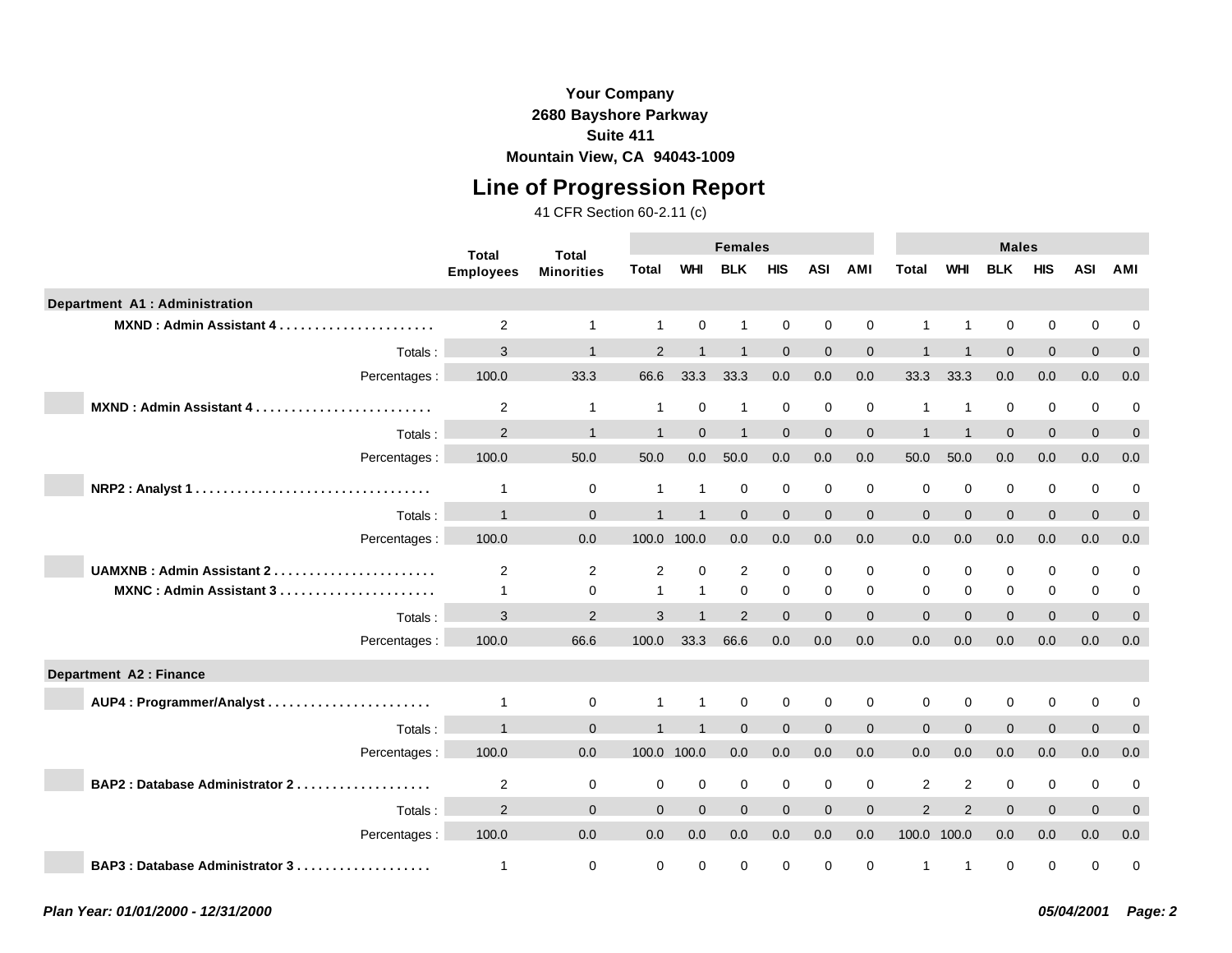## **Line of Progression Report**

|                               | <b>Total</b>     | <b>Total</b>      |                |                         | <b>Females</b> |             |             |                |               |                | <b>Males</b> |              |             |                |
|-------------------------------|------------------|-------------------|----------------|-------------------------|----------------|-------------|-------------|----------------|---------------|----------------|--------------|--------------|-------------|----------------|
|                               | <b>Employees</b> | <b>Minorities</b> | Total          | <b>WHI</b>              | <b>BLK</b>     | <b>HIS</b>  | <b>ASI</b>  | AMI            | <b>Total</b>  | <b>WHI</b>     | <b>BLK</b>   | <b>HIS</b>   | <b>ASI</b>  | AMI            |
| Department A2 : Finance       |                  |                   |                |                         |                |             |             |                |               |                |              |              |             |                |
| Totals:                       |                  | $\Omega$          | $\Omega$       | $\Omega$                | $\Omega$       | $\Omega$    | $\Omega$    | $\Omega$       |               |                | $\Omega$     | $\Omega$     | $\Omega$    | $\mathbf{0}$   |
| Percentages :                 | 100.0            | 0.0               | 0.0            | 0.0                     | 0.0            | 0.0         | 0.0         | 0.0            |               | 100.0 100.0    | 0.0          | 0.0          | 0.0         | 0.0            |
| BCP1: Systems Administrator 1 | 1                | 0                 | $\mathbf 0$    | $\mathbf 0$             | $\mathbf 0$    | $\mathbf 0$ | $\mathbf 0$ | $\mathbf 0$    |               | -1             | $\mathbf 0$  | $\mathbf 0$  | $\mathbf 0$ | $\mathbf 0$    |
| Totals:                       | $\overline{1}$   | $\Omega$          | $\Omega$       | $\Omega$                | $\Omega$       | $\Omega$    | $\Omega$    | $\Omega$       |               |                | $\Omega$     | $\Omega$     | $\Omega$    | $\Omega$       |
| Percentages :                 | 100.0            | 0.0               | 0.0            | 0.0                     | 0.0            | 0.0         | 0.0         | 0.0            |               | 100.0 100.0    | 0.0          | 0.0          | 0.0         | 0.0            |
| BEP3: Computer Assistant      | $\mathbf{1}$     | 0                 |                | $\overline{1}$          | $\mathbf 0$    | $\mathbf 0$ | $\mathbf 0$ | $\mathbf 0$    | $\mathbf 0$   | $\mathbf 0$    | $\mathbf 0$  | $\mathbf 0$  | $\mathbf 0$ | 0              |
| Totals:                       | $\mathbf 1$      | $\overline{0}$    |                | $\overline{1}$          | $\Omega$       | $\Omega$    | $\Omega$    | $\overline{0}$ | $\mathbf{0}$  | $\Omega$       | $\Omega$     | $\mathbf{0}$ | $\Omega$    | $\mathbf{0}$   |
| Percentages :                 | 100.0            | 0.0               | 100.0 100.0    |                         | 0.0            | 0.0         | 0.0         | 0.0            | 0.0           | 0.0            | 0.0          | 0.0          | 0.0         | 0.0            |
| HYNA : Finance Specialist 1   | $\overline{2}$   | 0                 |                | $\overline{\mathbf{1}}$ | 0              | 0           | $\mathbf 0$ | $\mathbf 0$    |               | -1             | 0            | 0            | $\mathbf 0$ | 0              |
| HYNB : Finance Specialist 2   | $\overline{7}$   | $\mathbf 0$       | 6              | 6                       | $\mathbf 0$    | $\mathbf 0$ | $\mathbf 0$ | $\mathbf 0$    | $\mathbf 1$   | $\overline{1}$ | $\mathbf 0$  | $\mathbf 0$  | $\mathbf 0$ | 0              |
| Totals:                       | 9                | $\Omega$          | $\overline{7}$ | $\overline{7}$          | $\Omega$       | $\Omega$    | $\Omega$    | $\Omega$       | $\mathcal{P}$ | $\mathfrak{p}$ | $\Omega$     | $\Omega$     | $\Omega$    | $\Omega$       |
| Percentages :                 | 100.0            | 0.0               | 77.7           | 77.7                    | 0.0            | 0.0         | 0.0         | 0.0            | 22.2          | 22.2           | 0.0          | 0.0          | 0.0         | 0.0            |
| HYNB : Finance Specialist 2   | $\overline{7}$   | 0                 | 6              | 6                       | $\mathbf 0$    | $\mathbf 0$ | $\Omega$    | $\mathbf 0$    |               |                | $\Omega$     | 0            | $\Omega$    | $\mathbf 0$    |
|                               | $\overline{c}$   | $\mathbf{1}$      |                | $\Omega$                | $\mathbf{1}$   | $\mathbf 0$ | $\Omega$    | $\mathbf 0$    | $\mathbf 1$   | $\overline{1}$ | $\Omega$     | $\mathbf 0$  | $\mathbf 0$ | $\mathbf 0$    |
| Totals:                       | 9                | $\overline{1}$    | $\overline{7}$ | 6                       |                | $\Omega$    | $\Omega$    | $\Omega$       | 2             | $\mathcal{P}$  | $\Omega$     | $\Omega$     | $\Omega$    | $\overline{0}$ |
| Percentages :                 | 100.0            | 11.1              | 77.7           | 66.6                    | 11.1           | 0.0         | 0.0         | 0.0            | 22.2          | 22.2           | 0.0          | 0.0          | 0.0         | 0.0            |
| HYNC: Finance Specialist 3    | 2                | 1                 |                | $\mathbf 0$             | $\mathbf 1$    | 0           | $\mathbf 0$ | $\mathbf 0$    |               |                | 0            | 0            | $\mathbf 0$ | 0              |
|                               | $\mathbf{1}$     | 0                 | $\mathbf 0$    | $\Omega$                | $\mathbf 0$    | $\mathbf 0$ | $\mathbf 0$ | $\mathbf 0$    | $\mathbf 1$   | $\overline{1}$ | $\Omega$     | $\mathbf 0$  | $\mathbf 0$ | 0              |
| Totals:                       | 3                | $\overline{1}$    |                | $\Omega$                |                | $\Omega$    | $\Omega$    | $\Omega$       | $\mathcal{P}$ | $\mathcal{P}$  | $\Omega$     | $\Omega$     | $\Omega$    | $\mathbf{0}$   |
| Percentages :                 | 100.0            | 33.3              | 33.3           | 0.0                     | 33.3           | 0.0         | 0.0         | 0.0            | 66.6          | 66.6           | 0.0          | 0.0          | 0.0         | 0.0            |
|                               | $\overline{1}$   | $\mathbf 0$       | $\mathbf 0$    | $\mathbf 0$             | $\mathbf 0$    | $\mathbf 0$ | $\mathbf 0$ | $\mathbf 0$    | 1             | -1             | $\mathbf 0$  | $\mathbf 0$  | $\Omega$    | $\mathbf 0$    |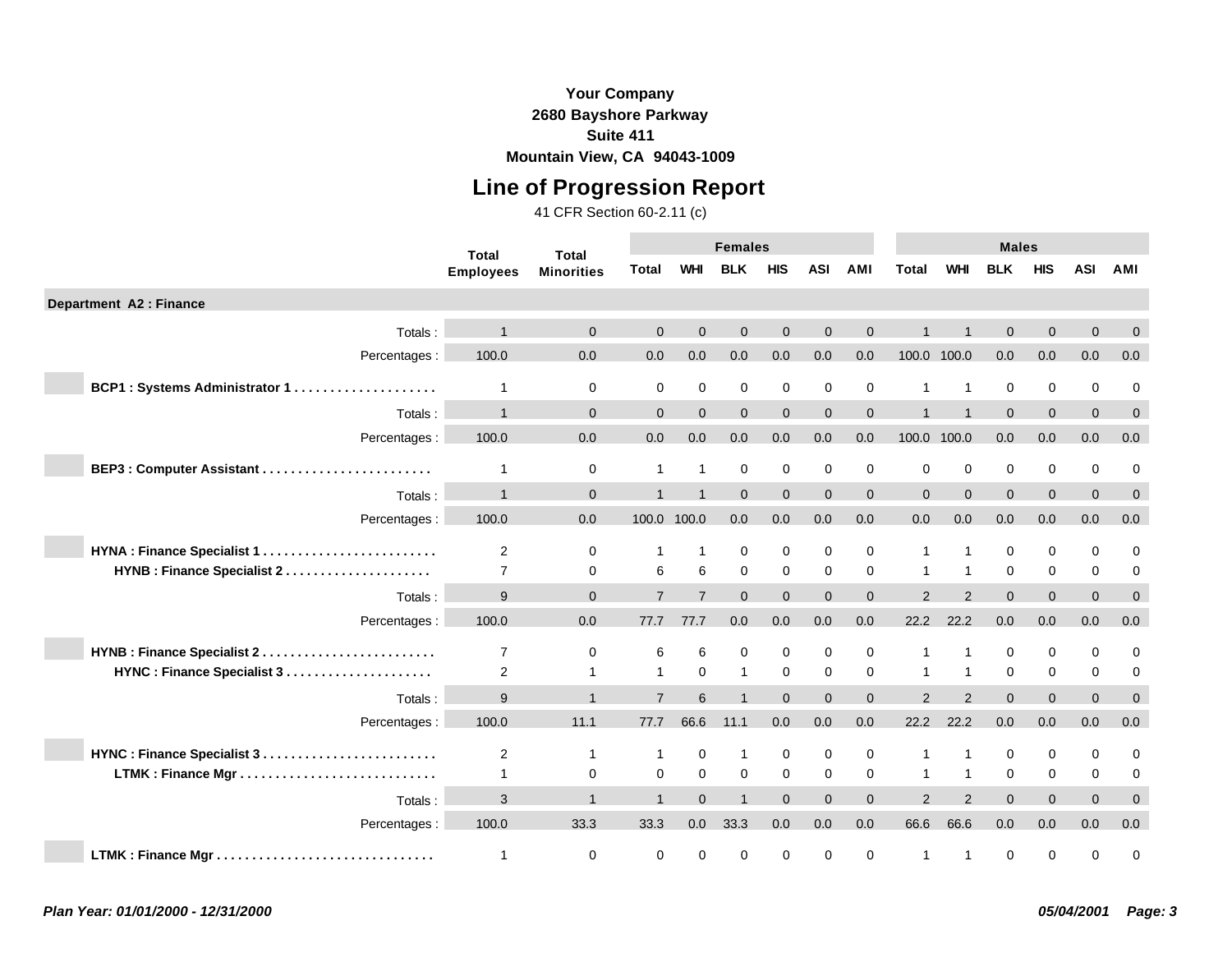**Line of Progression Report**

|                                     | <b>Total</b>     | <b>Total</b>      |                |                | <b>Females</b> |                  |             |              |                |                | <b>Males</b> |                |                |              |
|-------------------------------------|------------------|-------------------|----------------|----------------|----------------|------------------|-------------|--------------|----------------|----------------|--------------|----------------|----------------|--------------|
|                                     | <b>Employees</b> | <b>Minorities</b> | Total          | <b>WHI</b>     | <b>BLK</b>     | <b>HIS</b>       | <b>ASI</b>  | <b>AMI</b>   | <b>Total</b>   | <b>WHI</b>     | <b>BLK</b>   | <b>HIS</b>     | <b>ASI</b>     | AMI          |
| Department A2 : Finance             |                  |                   |                |                |                |                  |             |              |                |                |              |                |                |              |
| Totals:                             |                  | $\Omega$          | $\Omega$       | $\Omega$       | $\Omega$       | $\mathbf{0}$     | $\Omega$    | $\Omega$     |                |                | $\Omega$     | $\mathbf{0}$   | $\Omega$       | $\mathbf 0$  |
| Percentages :                       | 100.0            | 0.0               | 0.0            | 0.0            | 0.0            | 0.0              | 0.0         | 0.0          | 100.0 100.0    |                | 0.0          | 0.0            | 0.0            | 0.0          |
| MWP2: Project Specialist 1          | 1                | $\mathbf 0$       | $\mathbf 1$    | $\overline{1}$ | 0              | $\mathbf 0$      | 0           | 0            | 0              | $\mathbf 0$    | 0            | 0              | 0              | 0            |
| Totals:                             | $\mathbf{1}$     | $\Omega$          |                |                | $\Omega$       | $\mathbf{0}$     | $\Omega$    | $\mathbf{0}$ | $\Omega$       | $\Omega$       | $\Omega$     | $\mathbf{0}$   | $\Omega$       | $\mathbf 0$  |
| Percentages :                       | 100.0            | $0.0\,$           |                | 100.0 100.0    | 0.0            | $0.0\,$          | 0.0         | 0.0          | $0.0\,$        | 0.0            | 0.0          | $0.0\,$        | 0.0            | $0.0\,$      |
| MWP3: Project Specialist 2          | $\mathbf{1}$     | $\mathbf 0$       | 1              | $\overline{1}$ | $\mathbf 0$    | $\boldsymbol{0}$ | $\mathbf 0$ | $\mathbf 0$  | 0              | $\mathbf 0$    | 0            | $\pmb{0}$      | 0              | 0            |
| Totals:                             | $\mathbf{1}$     | $\mathbf{0}$      |                |                | $\Omega$       | $\mathbf{0}$     | $\Omega$    | $\mathbf 0$  | $\mathbf{0}$   | $\Omega$       | $\Omega$     | $\overline{0}$ | $\Omega$       | $\mathbf 0$  |
| Percentages:                        | 100.0            | 0.0               |                | 100.0 100.0    | 0.0            | 0.0              | 0.0         | 0.0          | 0.0            | 0.0            | 0.0          | 0.0            | 0.0            | 0.0          |
| MWP4: Project Specialist 3          | 1                | 0                 | 0              | 0              | $\mathbf 0$    | $\pmb{0}$        | 0           | 0            | 1              | $\overline{1}$ | 0            | $\pmb{0}$      | 0              | 0            |
| Totals:                             | $\mathbf{1}$     | $\Omega$          | $\Omega$       | $\Omega$       | $\Omega$       | $\Omega$         | $\Omega$    | $\Omega$     |                |                | $\Omega$     | $\Omega$       | $\Omega$       | $\mathbf{0}$ |
| Percentages :                       | 100.0            | 0.0               | 0.0            | 0.0            | 0.0            | 0.0              | 0.0         | 0.0          | 100.0 100.0    |                | 0.0          | 0.0            | 0.0            | 0.0          |
| MXNC: Admin Assistant 3             |                  | 0                 | 1              | $\overline{1}$ | $\mathbf 0$    | $\pmb{0}$        | $\mathbf 0$ | $\mathbf 0$  | 0              | $\mathbf 0$    | 0            | $\mathbf 0$    | 0              | 0            |
| <b>MXND: Admin Assistant 4</b><br>. | 1                | $\mathbf 0$       | 1              | $\overline{1}$ | $\mathbf 0$    | $\mathbf 0$      | $\mathbf 0$ | $\mathbf 0$  | $\Omega$       | $\mathbf 0$    | 0            | $\mathbf 0$    | 0              | 0            |
| Totals:                             | 2                | $\mathbf{0}$      | $\overline{2}$ | 2              | $\Omega$       | $\mathbf 0$      | $\Omega$    | $\mathbf{0}$ | $\overline{0}$ | $\Omega$       | $\mathbf{0}$ | $\overline{0}$ | $\overline{0}$ | $\mathbf 0$  |
| Percentages :                       | 100.0            | 0.0               |                | 100.0 100.0    | 0.0            | 0.0              | 0.0         | 0.0          | 0.0            | 0.0            | 0.0          | 0.0            | 0.0            | 0.0          |
| MXND: Admin Assistant 4             | 1                | $\mathbf 0$       | 1              | $\overline{1}$ | 0              | $\mathbf 0$      | 0           | 0            | 0              | $\mathbf 0$    | 0            | 0              | 0              | 0            |
| Totals:                             | $\overline{1}$   | $\Omega$          |                |                | $\Omega$       | $\Omega$         | $\Omega$    | $\mathbf 0$  | $\Omega$       | $\Omega$       | $\Omega$     | $\mathbf{0}$   | $\Omega$       | $\mathbf{0}$ |
| Percentages :                       | 100.0            | 0.0               | 100.0 100.0    |                | 0.0            | 0.0              | 0.0         | 0.0          | 0.0            | 0.0            | 0.0          | 0.0            | 0.0            | 0.0          |
| Department A3 : Engineering         |                  |                   |                |                |                |                  |             |              |                |                |              |                |                |              |
| AUP4: Programmer/Analyst            | 1                | $\mathbf 0$       | 0              | 0              | 0              | $\mathbf 0$      | 0           | 0            |                |                | 0            | 0              | 0              | 0            |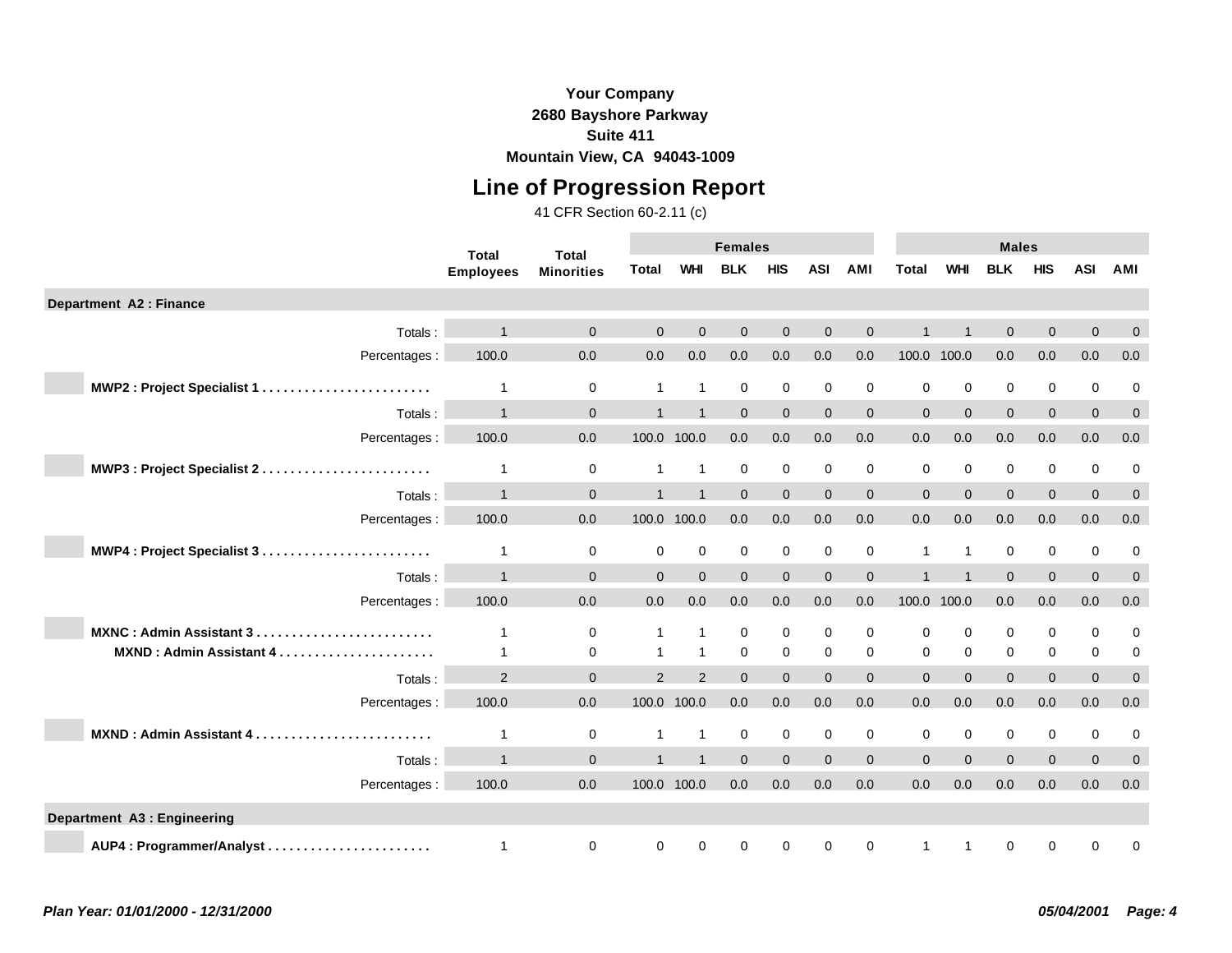## **Line of Progression Report**

|                                 | <b>Total</b>     | <b>Total</b>      | <b>Females</b> |                |                     |                  |             |                     |                         |                | <b>Males</b>        |                     |                     |              |
|---------------------------------|------------------|-------------------|----------------|----------------|---------------------|------------------|-------------|---------------------|-------------------------|----------------|---------------------|---------------------|---------------------|--------------|
|                                 | <b>Employees</b> | <b>Minorities</b> | <b>Total</b>   | <b>WHI</b>     | <b>BLK</b>          | <b>HIS</b>       | <b>ASI</b>  | <b>AMI</b>          | <b>Total</b>            | <b>WHI</b>     | <b>BLK</b>          | <b>HIS</b>          | <b>ASI</b>          | AMI          |
| Totals:                         |                  | $\Omega$          | $\Omega$       | $\Omega$       | $\Omega$            | $\Omega$         | $\Omega$    | $\Omega$            |                         |                | $\Omega$            | $\Omega$            | $\Omega$            | $\Omega$     |
| Percentages :                   | 100.0            | 0.0               | 0.0            | 0.0            | 0.0                 | 0.0              | 0.0         | 0.0                 |                         | 100.0 100.0    | 0.0                 | 0.0                 | 0.0                 | 0.0          |
| AWP2: Applications Analyst      | $\mathbf{1}$     | $\mathbf 0$       | $\mathbf 0$    | $\mathbf 0$    | $\mathbf 0$         | $\mathbf 0$      | $\mathbf 0$ | $\mathbf 0$         | $\mathbf{1}$            | $\mathbf{1}$   | $\mathbf 0$         | $\mathbf 0$         | $\mathbf 0$         | 0            |
| Totals:                         | $\overline{1}$   | $\mathbf{0}$      | $\Omega$       | $\overline{0}$ | $\mathbf{0}$        | $\mathbf{0}$     | $\Omega$    | $\mathsf{O}\xspace$ | $\overline{1}$          |                | $\Omega$            | $\mathbf 0$         | $\overline{0}$      | $\mathbf{0}$ |
| Percentages :                   | 100.0            | 0.0               | 0.0            | 0.0            | 0.0                 | 0.0              | 0.0         | 0.0                 | 100.0                   | 100.0          | 0.0                 | 0.0                 | 0.0                 | 0.0          |
|                                 |                  |                   |                |                |                     |                  |             |                     |                         |                |                     |                     |                     |              |
| BDMK: System Design Mgr         | $\mathbf{1}$     | $\mathbf 0$       | $\mathbf 0$    | $\pmb{0}$      | $\mathsf{O}\xspace$ | $\boldsymbol{0}$ | $\mathbf 0$ | $\mathsf 0$         | $\overline{1}$          | $\mathbf{1}$   | $\mathbf 0$         | $\mathsf{O}\xspace$ | $\mathsf{O}\xspace$ | 0            |
| Totals:                         |                  | $\Omega$          | $\Omega$       | $\Omega$       | $\Omega$            | $\mathbf{0}$     | $\Omega$    | $\mathsf{O}\xspace$ |                         |                | $\Omega$            | $\mathbf 0$         | $\Omega$            | $\mathbf{0}$ |
| Percentages :                   | 100.0            | 0.0               | 0.0            | 0.0            | 0.0                 | 0.0              | 0.0         | 0.0                 |                         | 100.0 100.0    | 0.0                 | 0.0                 | 0.0                 | 0.0          |
|                                 | $\mathbf{1}$     | 0                 | $\mathbf 0$    | $\mathbf 0$    | $\mathbf 0$         | 0                | $\mathbf 0$ | $\mathbf 0$         | 1                       | $\mathbf{1}$   | $\mathbf 0$         | $\mathbf 0$         | $\mathbf 0$         | 0            |
| Totals:                         | $\overline{ }$   | $\mathbf{0}$      | $\Omega$       | $\mathbf 0$    | $\Omega$            | $\overline{0}$   | $\Omega$    | $\overline{0}$      | $\overline{ }$          |                | $\Omega$            | $\mathbf{0}$        | $\mathbf{0}$        | $\mathbf{0}$ |
| Percentages:                    | 100.0            | 0.0               | 0.0            | 0.0            | 0.0                 | 0.0              | 0.0         | 0.0                 |                         | 100.0 100.0    | 0.0                 | 0.0                 | 0.0                 | 0.0          |
|                                 | 2                | 0                 | 0              | $\mathbf 0$    | $\mathbf 0$         | $\mathbf 0$      | $\mathbf 0$ | $\mathbf 0$         | $\overline{2}$          | $\overline{2}$ | $\mathbf 0$         | $\mathbf 0$         | 0                   | 0            |
| Totals:                         | 2                | $\Omega$          | $\Omega$       | $\Omega$       | $\Omega$            | $\Omega$         | $\Omega$    | $\overline{0}$      | $\mathcal{P}$           | $\overline{2}$ | $\Omega$            | $\mathbf{0}$        | $\Omega$            | $\mathbf{0}$ |
| Percentages :                   | 100.0            | 0.0               | 0.0            | 0.0            | 0.0                 | $0.0\,$          | 0.0         | 0.0                 |                         | 100.0 100.0    | 0.0                 | 0.0                 | 0.0                 | 0.0          |
| MWP4: Project Specialist 3      | $\mathbf{1}$     | $\mathbf{1}$      | $\mathbf 0$    | $\mathbf 0$    | $\mathbf 0$         | $\mathbf 0$      | $\mathbf 0$ | $\mathbf 0$         | $\overline{1}$          | $\mathbf 0$    | $\mathbf{1}$        | 0                   | $\mathbf 0$         | $\mathbf 0$  |
| Totals:                         |                  | $\overline{1}$    | $\Omega$       | $\Omega$       | $\Omega$            | $\Omega$         | $\Omega$    | $\mathbf{0}$        | $\overline{\mathbf{1}}$ | $\Omega$       |                     | $\Omega$            | $\Omega$            | $\mathbf{0}$ |
| Percentages:                    | 100.0            | 100.0             | 0.0            | 0.0            | 0.0                 | 0.0              | 0.0         | 0.0                 | 100.0                   |                | $0.0$ 100.0         | 0.0                 | 0.0                 | 0.0          |
| NRP3: Analyst 2                 | $\mathbf{1}$     | $\mathbf{1}$      | $\overline{1}$ | $\pmb{0}$      | $\mathsf{O}\xspace$ | $\mathbf{1}$     | $\mathbf 0$ | 0                   | $\mathbf 0$             | $\mathbf 0$    | $\mathsf{O}\xspace$ | $\boldsymbol{0}$    | $\mathbf 0$         | 0            |
| Totals:                         | $\overline{1}$   | $\overline{1}$    |                | $\mathbf{0}$   | $\Omega$            | $\overline{1}$   | $\Omega$    | $\mathbf{0}$        | $\Omega$                | $\Omega$       | $\Omega$            | $\mathbf{0}$        | $\mathbf 0$         | $\mathbf{0}$ |
| Percentages :                   | 100.0            | 100.0             | 100.0          | 0.0            | 0.0                 | 100.0            | 0.0         | 0.0                 | 0.0                     | 0.0            | 0.0                 | 0.0                 | 0.0                 | 0.0          |
| <b>Department A4: Marketing</b> |                  |                   |                |                |                     |                  |             |                     |                         |                |                     |                     |                     |              |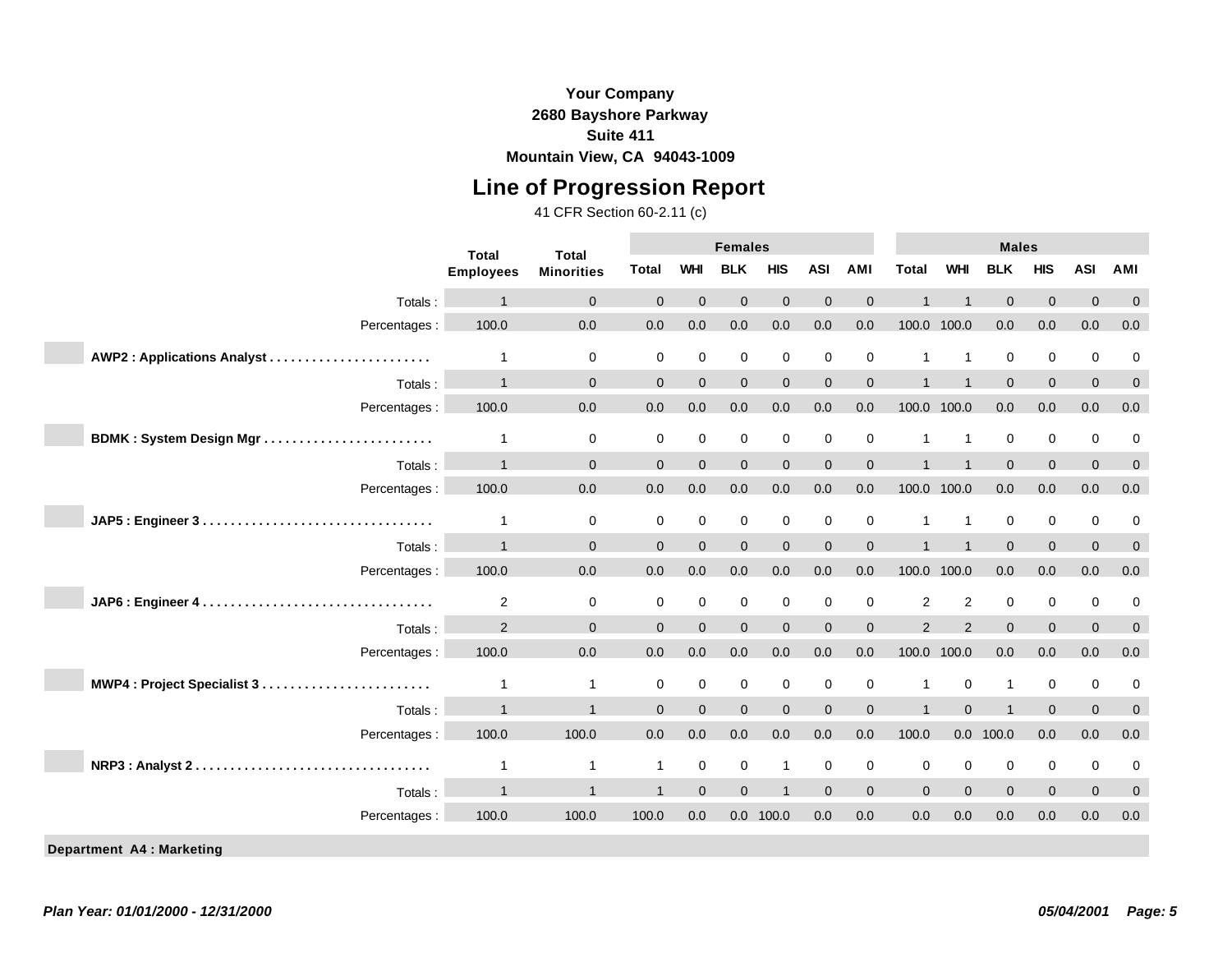## **Line of Progression Report**

|                                    | <b>Total</b>     | <b>Total</b>      |                |                | <b>Females</b> |                  |              |                  |                |               | <b>Males</b>   |                |              |              |
|------------------------------------|------------------|-------------------|----------------|----------------|----------------|------------------|--------------|------------------|----------------|---------------|----------------|----------------|--------------|--------------|
|                                    | <b>Employees</b> | <b>Minorities</b> | Total          | <b>WHI</b>     | <b>BLK</b>     | <b>HIS</b>       | <b>ASI</b>   | <b>AMI</b>       | <b>Total</b>   | <b>WHI</b>    | <b>BLK</b>     | <b>HIS</b>     | <b>ASI</b>   | AMI          |
| <b>Department A4: Marketing</b>    |                  |                   |                |                |                |                  |              |                  |                |               |                |                |              |              |
|                                    | 1                | $\mathbf 0$       |                | 1              | $\mathbf 0$    | $\boldsymbol{0}$ | $\mathbf 0$  | $\mathbf 0$      | $\Omega$       | $\mathbf 0$   | 0              | $\mathbf 0$    | 0            | 0            |
| Totals:                            | $\overline{1}$   | $\mathbf 0$       |                | $\overline{1}$ | $\mathbf{0}$   | $\mathbf{0}$     | $\mathbf{0}$ | $\mathbf{0}$     | $\overline{0}$ | $\Omega$      | $\Omega$       | $\overline{0}$ | $\mathbf{0}$ | $\mathbf 0$  |
| Percentages :                      | 100.0            | 0.0               |                | 100.0 100.0    | 0.0            | 0.0              | 0.0          | 0.0              | 0.0            | 0.0           | 0.0            | 0.0            | 0.0          | 0.0          |
| HYNC: Finance Specialist 3         | $\mathbf{1}$     | $\mathbf 0$       | $\mathbf{1}$   | $\overline{1}$ | $\mathbf 0$    | $\mathbf 0$      | $\mathbf 0$  | $\mathbf 0$      | $\mathbf 0$    | $\mathbf 0$   | $\mathbf 0$    | 0              | 0            | 0            |
| Totals:                            | $\mathbf{1}$     | $\mathbf 0$       |                | $\overline{1}$ | $\Omega$       | $\mathbf{0}$     | $\Omega$     | $\mathbf 0$      | $\Omega$       | $\Omega$      | $\Omega$       | $\mathbf{0}$   | $\Omega$     | $\mathbf 0$  |
| Percentages:                       | 100.0            | 0.0               |                | 100.0 100.0    | 0.0            | 0.0              | 0.0          | 0.0              | 0.0            | 0.0           | 0.0            | 0.0            | 0.0          | 0.0          |
| Department A5 : Project Management |                  |                   |                |                |                |                  |              |                  |                |               |                |                |              |              |
| 6AJAP3: Engineer 1                 | $\overline{2}$   | 0                 | 0              | $\mathbf 0$    | $\mathbf 0$    | $\mathbf 0$      | $\mathbf 0$  | 0                | $\overline{2}$ | 2             | 0              | $\mathbf 0$    | 0            | 0            |
| Totals:                            | 2                | $\mathbf{0}$      | $\overline{0}$ | $\Omega$       | $\mathbf 0$    | $\mathbf{0}$     | $\Omega$     | $\mathbf{0}$     | $\mathcal{P}$  | $\mathcal{P}$ | $\Omega$       | $\overline{0}$ | $\mathbf{0}$ | $\mathbf 0$  |
| Percentages:                       | 100.0            | 0.0               | 0.0            | 0.0            | 0.0            | 0.0              | 0.0          | 0.0              | 100.0 100.0    |               | 0.0            | 0.0            | 0.0          | 0.0          |
| AWP2: Applications Analyst         | $\mathbf 1$      | 0                 | $\mathbf{1}$   | $\overline{1}$ | $\mathbf 0$    | $\mathbf 0$      | $\mathbf 0$  | $\mathbf 0$      | 0              | $\mathbf 0$   | $\mathbf 0$    | $\mathbf 0$    | 0            | 0            |
| Totals:                            | $\overline{1}$   | $\Omega$          |                |                | $\Omega$       | $\overline{0}$   | $\Omega$     | $\mathbf 0$      | $\Omega$       | $\Omega$      | $\Omega$       | $\overline{0}$ | $\Omega$     | $\mathbf 0$  |
| Percentages:                       | 100.0            | 0.0               |                | 100.0 100.0    | 0.0            | 0.0              | 0.0          | 0.0              | 0.0            | 0.0           | 0.0            | $0.0\,$        | 0.0          | $0.0\,$      |
| BCP4 : Systems Administrator 2     | 4                | $\mathbf{1}$      | $\overline{2}$ | -1             | $\mathbf{1}$   | $\mathbf 0$      | $\mathbf 0$  | 0                | $\overline{2}$ | 2             | 0              | $\mathbf 0$    | 0            | 0            |
| Totals:                            | $\overline{4}$   | $\overline{1}$    | $\mathcal{P}$  |                |                | $\Omega$         | $\Omega$     | $\mathbf 0$      | $\overline{2}$ | $\mathcal{P}$ | $\Omega$       | $\Omega$       | $\Omega$     | $\Omega$     |
| Percentages:                       | 100.0            | 25.0              | 50.0           | 25.0           | 25.0           | 0.0              | 0.0          | 0.0              | 50.0           | 50.0          | 0.0            | 0.0            | 0.0          | 0.0          |
| BDP4: System Design Specialist     | 3                | $\mathbf{1}$      | 0              | $\mathbf 0$    | $\mathbf 0$    | $\mathsf 0$      | $\mathbf 0$  | $\boldsymbol{0}$ | 3              | 2             | $\overline{1}$ | $\mathbf 0$    | 0            | 0            |
| Totals:                            | 3                | $\overline{1}$    | $\Omega$       | $\Omega$       | $\Omega$       | $\Omega$         | $\Omega$     | $\mathbf{0}$     | 3              | 2             | $\overline{ }$ | $\Omega$       | $\Omega$     | $\mathbf{0}$ |
| Percentages:                       | 100.0            | 33.3              | 0.0            | 0.0            | 0.0            | $0.0\,$          | 0.0          | 0.0              | 100.0          | 66.6          | 33.3           | 0.0            | 0.0          | $0.0\,$      |
| HEN1: Business Analyst             | $\mathbf{1}$     | $\mathbf 0$       | $\mathbf{1}$   | $\overline{1}$ | $\mathbf 0$    | 0                | $\mathbf 0$  | $\mathbf 0$      | 0              | 0             | 0              | 0              | 0            | $\mathbf 0$  |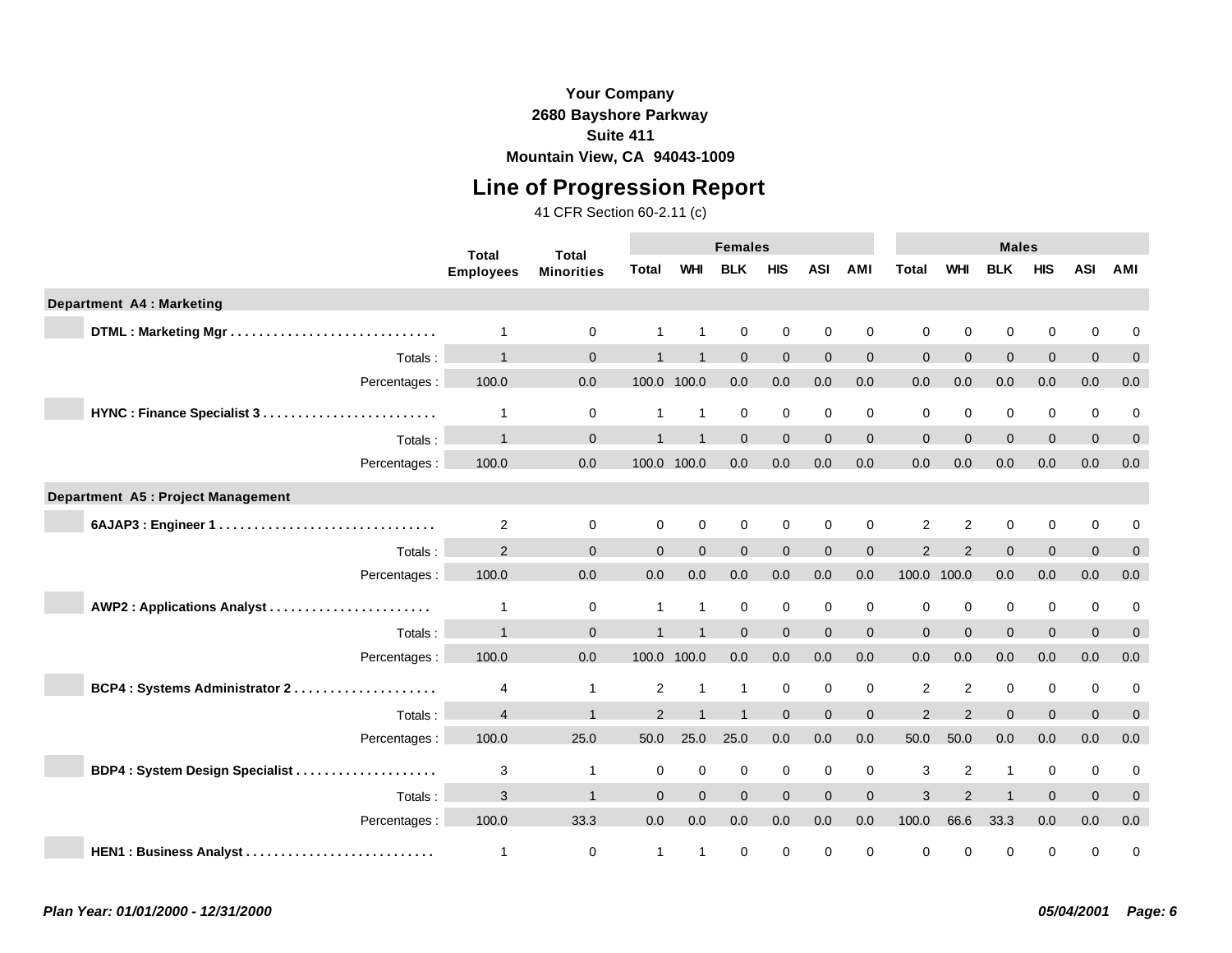### **Your Company 2680 Bayshore Parkway Suite 411**

**Mountain View, CA 94043-1009**

# **Line of Progression Report**

|                                    | <b>Total</b>     | <b>Total</b>      |                |              | <b>Females</b> |                |             |                |                |                | <b>Males</b>            |                |             |              |
|------------------------------------|------------------|-------------------|----------------|--------------|----------------|----------------|-------------|----------------|----------------|----------------|-------------------------|----------------|-------------|--------------|
|                                    | <b>Employees</b> | <b>Minorities</b> | Total          | <b>WHI</b>   | <b>BLK</b>     | <b>HIS</b>     | <b>ASI</b>  | <b>AMI</b>     | <b>Total</b>   | <b>WHI</b>     | <b>BLK</b>              | <b>HIS</b>     | <b>ASI</b>  | AMI          |
| Department A5 : Project Management |                  |                   |                |              |                |                |             |                |                |                |                         |                |             |              |
| Totals:                            |                  | $\Omega$          |                |              | $\Omega$       | $\Omega$       | $\Omega$    | $\Omega$       | $\Omega$       | $\Omega$       | $\Omega$                | $\Omega$       | $\Omega$    | $\Omega$     |
| Percentages :                      | 100.0            | 0.0               | 100.0 100.0    |              | 0.0            | 0.0            | 0.0         | 0.0            | 0.0            | 0.0            | 0.0                     | 0.0            | 0.0         | 0.0          |
| HYNB : Finance Specialist 2        | 11               | 5                 | 10             | 6            | 2              | $\mathbf 0$    | 2           | $\mathbf 0$    | 1              | $\mathbf 0$    | $\overline{1}$          | $\mathbf 0$    | $\mathbf 0$ | $\mathbf 0$  |
|                                    | 2                | 2                 | $\overline{2}$ | $\mathbf 0$  | $\mathbf{1}$   | $\mathbf{1}$   | $\mathbf 0$ | $\mathbf 0$    | 0              | $\mathbf 0$    | $\mathbf 0$             | $\mathbf 0$    | $\mathbf 0$ | 0            |
| Totals:                            | 13               | $\overline{7}$    | 12             | 6            | 3              |                | 2           | $\Omega$       | $\overline{1}$ | $\Omega$       | $\overline{\mathbf{1}}$ | $\overline{0}$ | $\Omega$    | $\mathbf{0}$ |
| Percentages :                      | 100.0            | 53.8              | 92.3           | 46.1         | 23.0           | 7.6            | 15.3        | 0.0            | 7.6            | 0.0            | 7.6                     | 0.0            | 0.0         | 0.0          |
| HYNC: Finance Specialist 3         | 2                | 2                 | $\overline{2}$ | $\mathbf 0$  | 1              | $\overline{1}$ | $\mathbf 0$ | $\mathbf 0$    | 0              | $\mathbf 0$    | $\mathbf 0$             | 0              | $\mathbf 0$ | 0            |
| Totals:                            | 2                | 2                 | 2              | $\Omega$     |                |                | $\Omega$    | $\mathbf{0}$   | $\Omega$       | $\Omega$       | $\Omega$                | $\overline{0}$ | $\Omega$    | $\mathbf{0}$ |
| Percentages:                       | 100.0            | 100.0             | 100.0          | 0.0          | 50.0           | 50.0           | 0.0         | 0.0            | 0.0            | 0.0            | 0.0                     | 0.0            | 0.0         | 0.0          |
| JBN2: Technical Analyst            | 1                | 0                 | 0              | $\mathbf 0$  | $\mathbf 0$    | 0              | $\mathbf 0$ | 0              | 1              | $\overline{1}$ | 0                       | 0              | $\mathbf 0$ | 0            |
| Totals:                            |                  | $\Omega$          | $\Omega$       | $\Omega$     | $\Omega$       | $\mathbf{0}$   | $\Omega$    | $\overline{0}$ |                |                | $\Omega$                | $\overline{0}$ | $\Omega$    | $\mathbf{0}$ |
| Percentages :                      | 100.0            | 0.0               | 0.0            | 0.0          | 0.0            | 0.0            | 0.0         | 0.0            | 100.0 100.0    |                | 0.0                     | 0.0            | 0.0         | 0.0          |
|                                    | 1                | 0                 | $\mathbf{1}$   | $\mathbf{1}$ | $\mathbf 0$    | $\mathbf 0$    | $\mathbf 0$ | 0              | 0              | $\mathbf 0$    | $\mathbf 0$             | 0              | $\mathbf 0$ | 0            |
| Totals:                            |                  | $\Omega$          |                |              | $\Omega$       | $\mathbf{0}$   | $\Omega$    | $\mathbf{0}$   | $\Omega$       | $\Omega$       | $\Omega$                | $\overline{0}$ | $\Omega$    | $\mathbf{0}$ |
| Percentages:                       | 100.0            | 0.0               | 100.0 100.0    |              | 0.0            | 0.0            | 0.0         | 0.0            | 0.0            | 0.0            | 0.0                     | 0.0            | 0.0         | 0.0          |
| MMMK: Program Manager              | 1                | $\mathbf 0$       | $\mathbf{0}$   | $\mathbf 0$  | $\mathbf 0$    | $\mathbf 0$    | $\mathbf 0$ | $\mathbf 0$    | 1              | $\mathbf 1$    | $\Omega$                | $\mathbf 0$    | $\Omega$    | 0            |
| Totals:                            |                  | $\Omega$          | $\Omega$       | $\Omega$     | $\Omega$       | $\mathbf{0}$   | $\Omega$    | $\overline{0}$ |                |                | $\Omega$                | $\overline{0}$ | $\Omega$    | $\mathbf{0}$ |
| Percentages :                      | 100.0            | 0.0               | 0.0            | 0.0          | 0.0            | 0.0            | 0.0         | 0.0            | 100.0 100.0    |                | 0.0                     | 0.0            | 0.0         | 0.0          |
| MMP4: Program Specialist 1         | 1                | $\mathbf 0$       | 0              | $\mathbf 0$  | $\mathbf 0$    | $\mathbf 0$    | $\mathbf 0$ | $\mathbf 0$    |                |                | $\mathbf 0$             | $\Omega$       | $\Omega$    | $\mathbf 0$  |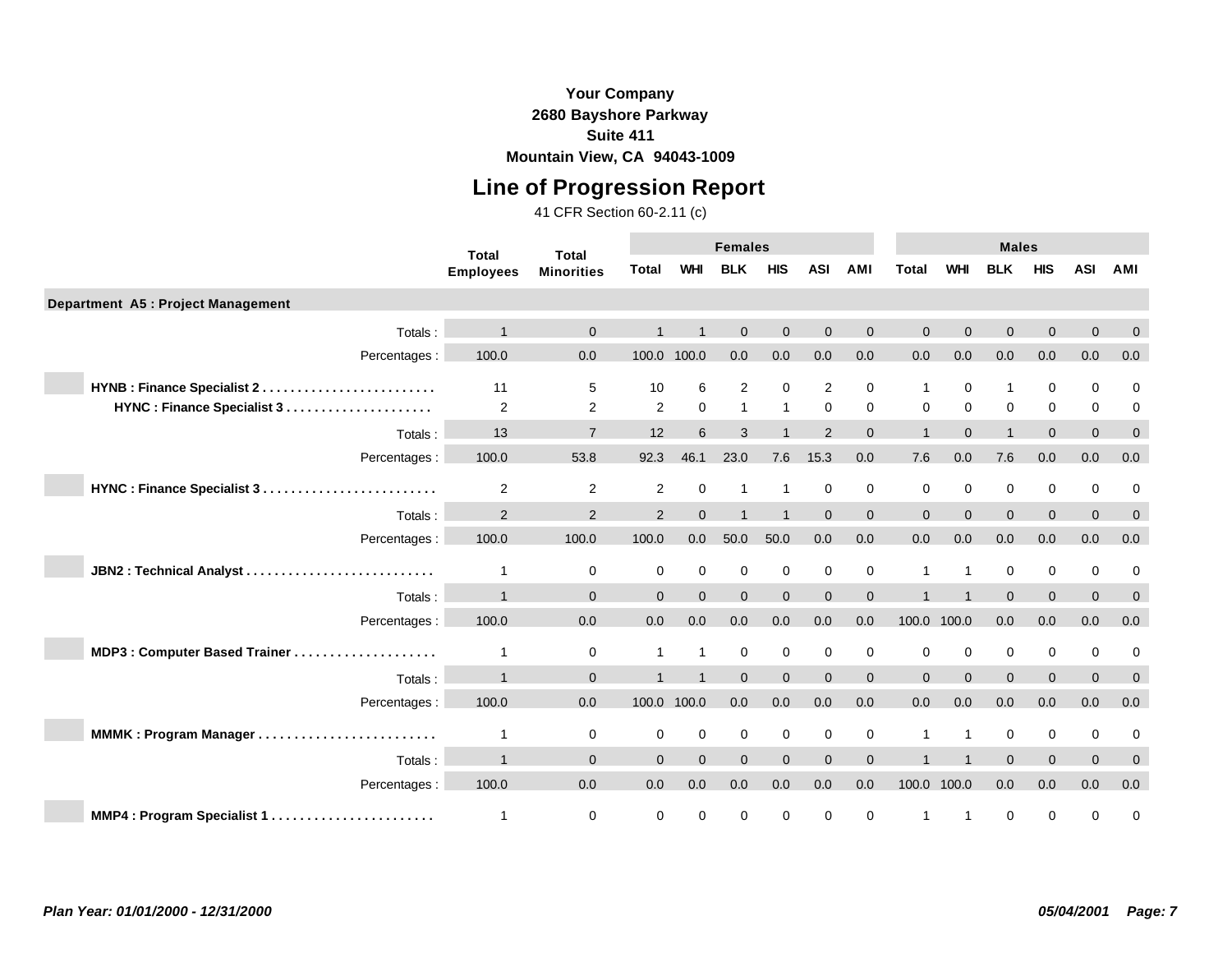## **Line of Progression Report**

|                                | <b>Total</b><br><b>Total</b> |                   |                         | <b>Females</b> |                |                |             |              |                         | <b>Males</b>   |                |              |             |                |
|--------------------------------|------------------------------|-------------------|-------------------------|----------------|----------------|----------------|-------------|--------------|-------------------------|----------------|----------------|--------------|-------------|----------------|
|                                | <b>Employees</b>             | <b>Minorities</b> | <b>Total</b>            | <b>WHI</b>     | <b>BLK</b>     | <b>HIS</b>     | <b>ASI</b>  | AMI          | <b>Total</b>            | <b>WHI</b>     | <b>BLK</b>     | <b>HIS</b>   | <b>ASI</b>  | AMI            |
| Totals:                        |                              | $\mathbf{0}$      | $\Omega$                | $\Omega$       | $\Omega$       | $\Omega$       | $\Omega$    | $\Omega$     |                         |                | $\Omega$       | $\mathbf{0}$ | $\Omega$    | $\mathbf{0}$   |
| Percentages :                  | 100.0                        | 0.0               | 0.0                     | 0.0            | 0.0            | 0.0            | 0.0         | 0.0          | 100.0 100.0             |                | 0.0            | 0.0          | 0.0         | 0.0            |
| MMP5: Program Specialist 2     | $\mathbf 1$                  | $\mathbf 0$       | 0                       | $\mathbf 0$    | $\mathbf 0$    | $\mathbf 0$    | 0           | 0            | 1                       | $\mathbf{1}$   | $\mathbf 0$    | $\mathbf 0$  | $\mathbf 0$ | 0              |
| Totals:                        |                              | $\mathbf{0}$      | $\Omega$                | $\Omega$       | $\mathbf{0}$   | $\mathbf{0}$   | $\Omega$    | $\mathbf{0}$ | $\overline{\mathbf{A}}$ |                | $\Omega$       | $\mathbf{0}$ | $\Omega$    | $\mathbf{0}$   |
| Percentages :                  | 100.0                        | 0.0               | 0.0                     | 0.0            | 0.0            | 0.0            | 0.0         | 0.0          | 100.0 100.0             |                | 0.0            | 0.0          | 0.0         | 0.0            |
| MWP3: Project Specialist 2     | $\mathbf{1}$                 | $\mathbf{1}$      | 0                       | $\mathbf 0$    | 0              | $\mathbf 0$    | 0           | 0            | 1                       | 0              | $\overline{1}$ | 0            | $\mathbf 0$ | 0              |
| Totals:                        |                              | $\overline{1}$    | $\Omega$                | $\Omega$       | $\Omega$       | $\Omega$       | $\Omega$    | $\Omega$     | $\overline{1}$          | $\Omega$       |                | $\Omega$     | $\Omega$    | $\mathbf 0$    |
| Percentages :                  | 100.0                        | 100.0             | 0.0                     | 0.0            | 0.0            | 0.0            | 0.0         | 0.0          | 100.0                   |                | $0.0$ 100.0    | 0.0          | 0.0         | 0.0            |
|                                |                              |                   | $\overline{1}$          | $\overline{1}$ |                |                |             |              | 1                       | $\overline{1}$ |                |              |             |                |
| MWP4 : Project Specialist 3    | $\overline{c}$               | $\mathbf 0$       |                         | $\overline{1}$ | 0              | $\mathbf 0$    | 0           | 0            | $\overline{\mathbf{A}}$ | $\overline{1}$ | 0              | 0            | $\mathbf 0$ | 0              |
| Totals:                        | 2                            | $\Omega$          |                         |                | $\Omega$       | $\Omega$       | $\Omega$    | $\mathbf{0}$ |                         |                | $\Omega$       | $\mathbf{0}$ | $\Omega$    | $\mathbf 0$    |
| Percentages :                  | 100.0                        | 0.0               | 50.0                    | 50.0           | 0.0            | 0.0            | 0.0         | 0.0          | 50.0                    | 50.0           | 0.0            | 0.0          | 0.0         | 0.0            |
| MWP5: Project Specialist 5     | 3                            | $\mathbf{1}$      | 1                       | $\mathbf 1$    | $\mathbf 0$    | $\mathbf 0$    | $\mathbf 0$ | $\mathbf 0$  | 2                       |                |                | 0            | $\mathbf 0$ | 0              |
| Totals:                        | 3                            | $\mathbf{1}$      |                         |                | $\Omega$       | $\Omega$       | $\Omega$    | $\mathbf{0}$ | 2                       |                |                | $\mathbf{0}$ | $\Omega$    | $\overline{0}$ |
| Percentages :                  | 100.0                        | 33.3              | 33.3                    | 33.3           | 0.0            | 0.0            | 0.0         | 0.0          | 66.6                    | 33.3           | 33.3           | 0.0          | 0.0         | 0.0            |
| MXNA: Admin Assistant 1.       | $\mathbf 1$                  | $\mathbf{1}$      | 1                       | $\mathbf 0$    | 1              | $\mathbf 0$    | $\mathbf 0$ | $\mathbf 0$  | 0                       | $\mathbf 0$    | 0              | 0            | $\mathbf 0$ | 0              |
| UAMXNB: Admin Assistant 2      | $\overline{4}$               | 2                 | $\overline{\mathbf{4}}$ | 2              | $\overline{1}$ | $\mathbf{1}$   | $\mathbf 0$ | $\mathbf 0$  | 0                       | $\mathbf 0$    | $\mathbf 0$    | 0            | $\mathbf 0$ | 0              |
| Totals:                        | 5                            | 3                 | 5                       | 2              | $\mathcal{P}$  | $\overline{1}$ | $\Omega$    | $\Omega$     | $\Omega$                | $\Omega$       | $\Omega$       | $\mathbf{0}$ | $\Omega$    | $\mathbf{0}$   |
| Percentages :                  | 100.0                        | 60.0              | 100.0                   | 40.0           | 40.0           | 20.0           | 0.0         | 0.0          | 0.0                     | 0.0            | 0.0            | 0.0          | 0.0         | 0.0            |
| <b>MXNC: Admin Assistant 3</b> | 10                           | 3                 | 10                      | $\overline{7}$ | 2              | $\mathbf{1}$   | $\mathbf 0$ | $\mathbf 0$  | 0                       | $\mathbf 0$    | 0              | 0            | $\mathbf 0$ | 0              |
| MXND: Admin Assistant 4        | 4                            | $\mathbf{1}$      | 4                       | 3              | $\mathbf{1}$   | $\mathbf 0$    | $\mathbf 0$ | $\mathbf 0$  | 0                       | $\mathbf 0$    | 0              | 0            | $\mathbf 0$ | 0              |
| Totals :                       | 14                           | $\overline{4}$    | 14                      | 10             | 3              | $\overline{1}$ | $\Omega$    | $\Omega$     | $\Omega$                | $\Omega$       | $\Omega$       | $\Omega$     | $\Omega$    | $\mathbf{0}$   |
| Percentages :                  | 100.0                        | 28.5              | 100.0                   | 71.4           | 21.4           | 7.1            | 0.0         | 0.0          | 0.0                     | 0.0            | 0.0            | 0.0          | 0.0         | 0.0            |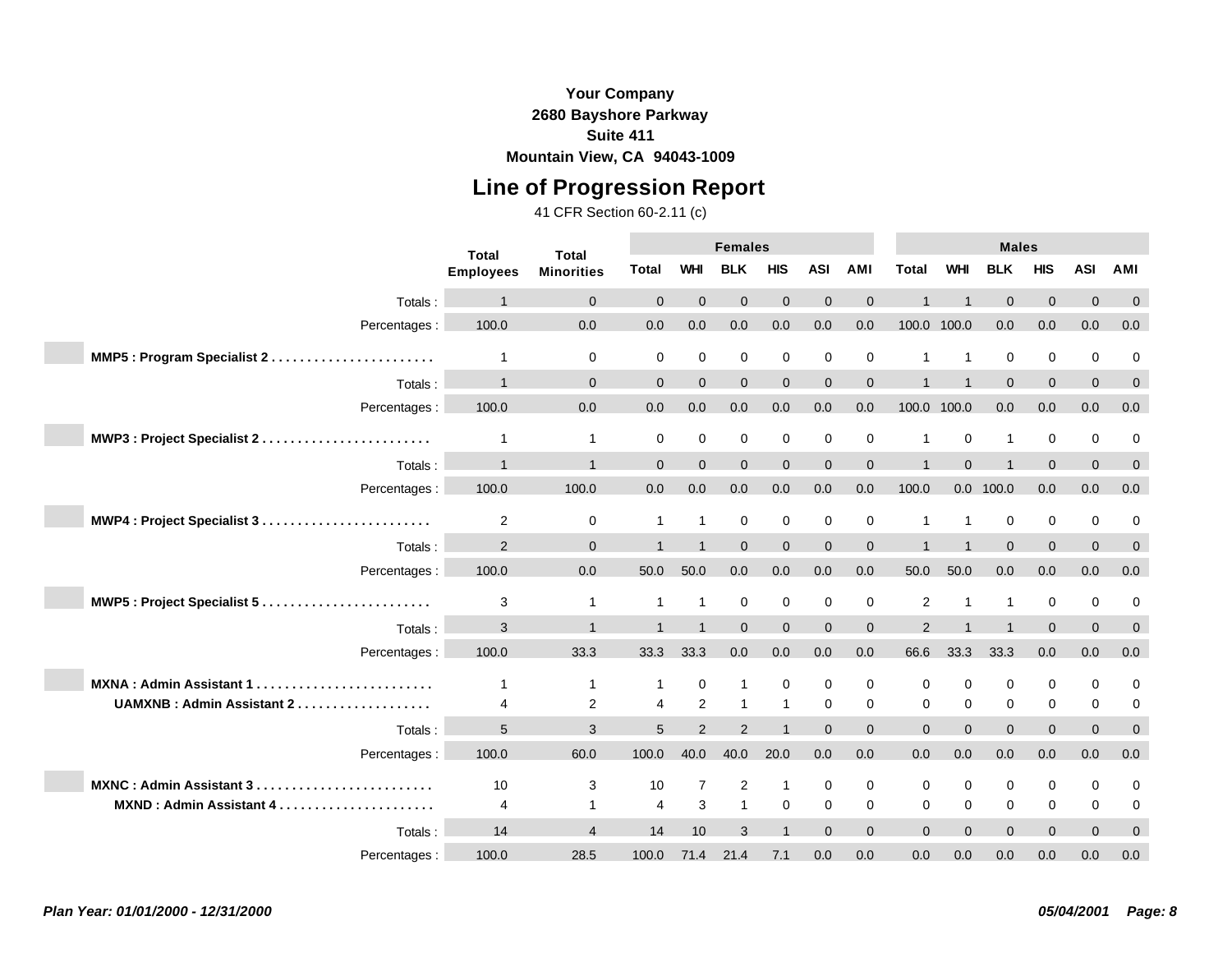### **Your Company 2680 Bayshore Parkway Suite 411**

**Mountain View, CA 94043-1009**

## **Line of Progression Report**

|                                         | <b>Total</b><br><b>Total</b> |                   |                | <b>Females</b> |                |              |                |                |              | <b>Males</b>   |             |              |              |              |
|-----------------------------------------|------------------------------|-------------------|----------------|----------------|----------------|--------------|----------------|----------------|--------------|----------------|-------------|--------------|--------------|--------------|
|                                         | <b>Employees</b>             | <b>Minorities</b> | Total          | <b>WHI</b>     | <b>BLK</b>     | <b>HIS</b>   | <b>ASI</b>     | <b>AMI</b>     | Total        | <b>WHI</b>     | <b>BLK</b>  | <b>HIS</b>   | <b>ASI</b>   | AMI          |
| Department A5 : Project Management      |                              |                   |                |                |                |              |                |                |              |                |             |              |              |              |
| MXND: Admin Assistant 4                 | 4                            | 1                 | 4              | 3              |                | $\mathbf 0$  | $\Omega$       | $\mathbf 0$    | $\Omega$     | $\Omega$       | 0           | $\mathbf 0$  | 0            | 0            |
| Totals:                                 | $\overline{4}$               |                   | $\overline{4}$ | 3              |                | $\mathbf{0}$ | $\mathbf{0}$   | $\mathbf 0$    | $\mathbf{0}$ | $\Omega$       | $\Omega$    | $\mathbf{0}$ | $\mathbf{0}$ | $\mathbf 0$  |
| Percentages:                            | 100.0                        | 25.0              | 100.0          | 75.0           | 25.0           | 0.0          | 0.0            | 0.0            | 0.0          | 0.0            | 0.0         | 0.0          | 0.0          | 0.0          |
| NRP2: Analyst 1                         | 3                            | $\mathbf 1$       | 2              | $\overline{1}$ | 0              | $\mathbf 0$  | $\overline{1}$ | 0              | 1            | $\mathbf 1$    | 0           | 0            | 0            | 0            |
| NRP3 : Analyst 2                        | 1                            | 1                 | $\mathbf{1}$   | $\Omega$       | $\mathbf{1}$   | $\mathbf 0$  | $\Omega$       | $\Omega$       | $\Omega$     | $\Omega$       | $\Omega$    | $\mathbf 0$  | 0            | 0            |
| Totals:                                 | $\overline{4}$               | 2                 | 3              |                |                | $\mathbf{0}$ | $\overline{ }$ | $\mathbf{0}$   |              |                | $\Omega$    | $\mathbf{0}$ | $\mathbf{0}$ | $\mathbf 0$  |
| Percentages:                            | 100.0                        | 50.0              | 75.0           | 25.0           | 25.0           | 0.0          | 25.0           | 0.0            | 25.0         | 25.0           | 0.0         | 0.0          | 0.0          | 0.0          |
|                                         | $\mathbf 1$                  | $\mathbf{1}$      | $\mathbf 1$    | $\mathbf 0$    | $\mathbf{1}$   | $\mathbf 0$  | $\mathbf 0$    | 0              | $\mathbf 0$  | $\mathbf 0$    | 0           | 0            | 0            | 0            |
| Totals:                                 | $\overline{1}$               | 1                 |                | $\Omega$       |                | $\Omega$     | $\Omega$       | $\mathbf 0$    | $\Omega$     | $\Omega$       | $\Omega$    | $\mathbf{0}$ | $\Omega$     | $\Omega$     |
| Percentages :                           | 100.0                        | 100.0             | 100.0          |                | 0.0 100.0      | 0.0          | 0.0            | 0.0            | 0.0          | 0.0            | 0.0         | 0.0          | 0.0          | 0.0          |
| <b>UAMXNB: Admin Assistant 2.</b>       | 4                            | $\overline{2}$    | 4              | 2              | $\mathbf{1}$   | $\mathbf{1}$ | $\Omega$       | $\mathbf 0$    | $\mathbf 0$  | $\mathbf 0$    | $\mathbf 0$ | $\mathbf 0$  | $\Omega$     | 0            |
| MXNC: Admin Assistant 3                 | 10                           | 3                 | 10             | $\overline{7}$ | $\overline{2}$ | $\mathbf{1}$ | $\mathbf 0$    | $\mathbf 0$    | $\mathbf 0$  | $\mathbf 0$    | 0           | $\mathbf 0$  | 0            | 0            |
| Totals:                                 | 14                           | 5                 | 14             | 9              | 3              | 2            | $\Omega$       | $\Omega$       | $\Omega$     | $\Omega$       | $\Omega$    | $\Omega$     | $\Omega$     | $\Omega$     |
| Percentages :                           | 100.0                        | 35.7              | 100.0          | 64.2           | 21.4           | 14.2         | 0.0            | 0.0            | 0.0          | 0.0            | 0.0         | 0.0          | 0.0          | 0.0          |
| <b>Department A6 : Special Projects</b> |                              |                   |                |                |                |              |                |                |              |                |             |              |              |              |
| AVP1: Systems Analyst                   | $\mathbf{1}$                 | 0                 | 0              | $\mathbf 0$    | $\mathbf 0$    | $\mathbf 0$  | $\mathbf 0$    | 0              |              | -1             | $\mathbf 0$ | $\mathbf 0$  | 0            | 0            |
| Totals:                                 | $\overline{1}$               | $\Omega$          | $\Omega$       | $\Omega$       | $\Omega$       | $\Omega$     | $\Omega$       | $\mathbf{0}$   |              |                | $\Omega$    | $\mathbf{0}$ | $\Omega$     | $\mathbf{0}$ |
| Percentages:                            | 100.0                        | 0.0               | 0.0            | 0.0            | 0.0            | 0.0          | 0.0            | 0.0            | 100.0 100.0  |                | 0.0         | 0.0          | 0.0          | 0.0          |
| BCP1: Systems Administrator 1           | 1                            | 0                 | 0              | $\mathbf 0$    | $\mathbf 0$    | $\mathbf 0$  | $\mathbf 0$    | $\mathbf 0$    |              | $\overline{1}$ | 0           | $\mathbf 0$  | 0            | 0            |
| Totals:                                 |                              | $\Omega$          | $\Omega$       | $\Omega$       | $\Omega$       | $\Omega$     | $\Omega$       | $\overline{0}$ |              |                | $\Omega$    | $\Omega$     | $\Omega$     | $\mathbf{0}$ |
| Percentages:                            | 100.0                        | 0.0               | 0.0            | 0.0            | 0.0            | 0.0          | 0.0            | 0.0            | 100.0 100.0  |                | 0.0         | 0.0          | 0.0          | 0.0          |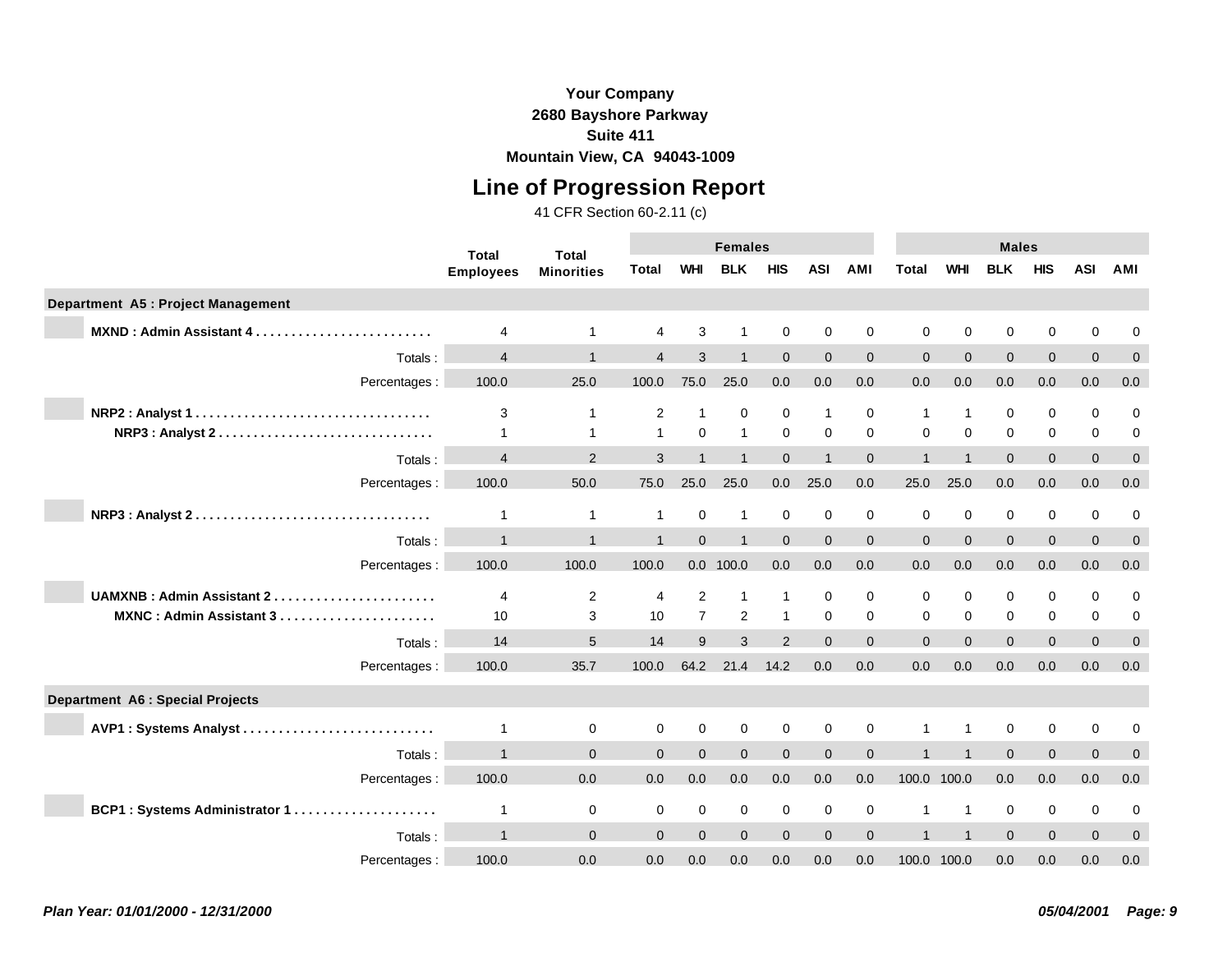## **Line of Progression Report**

|                                         | <b>Total</b><br><b>Total</b> |                   |                | <b>Females</b> |                          |                |             |              |              | <b>Males</b>   |             |                |             |              |
|-----------------------------------------|------------------------------|-------------------|----------------|----------------|--------------------------|----------------|-------------|--------------|--------------|----------------|-------------|----------------|-------------|--------------|
|                                         | <b>Employees</b>             | <b>Minorities</b> | <b>Total</b>   | <b>WHI</b>     | <b>BLK</b>               | <b>HIS</b>     | <b>ASI</b>  | <b>AMI</b>   | <b>Total</b> | <b>WHI</b>     | <b>BLK</b>  | <b>HIS</b>     | <b>ASI</b>  | AMI          |
| <b>Department A6 : Special Projects</b> |                              |                   |                |                |                          |                |             |              |              |                |             |                |             |              |
| BDP4: System Design Specialist          | $\overline{1}$               | $\mathbf 0$       | 0              | $\mathbf 0$    | $\mathbf 0$              | 0              | $\mathbf 0$ | 0            |              |                | $\mathbf 0$ | 0              | 0           | 0            |
| Totals:                                 |                              | $\Omega$          | $\Omega$       | $\Omega$       | $\Omega$                 | $\overline{0}$ | $\Omega$    | $\mathbf{0}$ |              |                | $\Omega$    | $\overline{0}$ | $\Omega$    | $\mathbf{0}$ |
| Percentages :                           | 100.0                        | 0.0               | 0.0            | 0.0            | 0.0                      | 0.0            | 0.0         | 0.0          |              | 100.0 100.0    | 0.0         | 0.0            | 0.0         | 0.0          |
| HYNB : Finance Specialist 2             | 4                            | 4                 | 4              | $\mathbf 0$    | $\overline{4}$           | $\mathbf 0$    | $\mathbf 0$ | 0            | $\mathbf 0$  | $\mathbf 0$    | $\mathbf 0$ | $\pmb{0}$      | 0           | $\mathbf 0$  |
| Totals:                                 | $\overline{\mathbf{4}}$      | $\overline{4}$    | $\overline{4}$ | $\Omega$       | $\overline{\mathcal{L}}$ | $\Omega$       | $\Omega$    | $\Omega$     | $\Omega$     | $\Omega$       | $\Omega$    | $\overline{0}$ | $\Omega$    | $\mathbf 0$  |
| Percentages :                           | 100.0                        | 100.0             | 100.0          |                | $0.0$ 100.0              | 0.0            | 0.0         | 0.0          | 0.0          | 0.0            | 0.0         | $0.0\,$        | 0.0         | 0.0          |
|                                         | 1                            | 0                 | 0              | $\mathbf 0$    | $\mathbf 0$              | $\mathbf 0$    | $\mathbf 0$ | 0            | -1           | $\mathbf{1}$   | 0           | $\mathbf 0$    | $\mathbf 0$ | 0            |
| Totals:                                 |                              | $\mathbf{0}$      | $\Omega$       | $\Omega$       | $\mathbf 0$              | $\overline{0}$ | $\Omega$    | $\mathbf 0$  |              |                | $\Omega$    | $\overline{0}$ | $\Omega$    | $\mathbf{0}$ |
| Percentages :                           | 100.0                        | 0.0               | 0.0            | 0.0            | 0.0                      | 0.0            | 0.0         | 0.0          | 100.0        | 100.0          | 0.0         | 0.0            | 0.0         | 0.0          |
|                                         | $\overline{1}$               | $\mathbf 0$       | $\mathbf 0$    | $\mathbf 0$    | $\mathbf 0$              | $\mathbf 0$    | $\mathbf 0$ | 0            |              | $\mathbf{1}$   | $\Omega$    | $\mathbf 0$    | 0           | 0            |
| Totals:                                 |                              | $\Omega$          | $\Omega$       | $\Omega$       | $\Omega$                 | $\overline{0}$ | $\Omega$    | $\mathbf 0$  |              |                | $\Omega$    | $\overline{0}$ | $\Omega$    | $\mathbf{0}$ |
| Percentages :                           | 100.0                        | 0.0               | 0.0            | 0.0            | 0.0                      | 0.0            | 0.0         | 0.0          |              | 100.0 100.0    | 0.0         | 0.0            | 0.0         | 0.0          |
| MMMK: Program Manager                   | 1                            | 0                 | $\mathbf 0$    | $\mathbf 0$    | $\mathbf 0$              | 0              | $\mathbf 0$ | 0            |              | $\mathbf{1}$   | $\mathbf 0$ | $\mathbf 0$    | $\mathbf 0$ | 0            |
| Totals:                                 | $\overline{1}$               | $\Omega$          | $\Omega$       | $\Omega$       | $\Omega$                 | $\overline{0}$ | $\Omega$    | $\mathbf 0$  |              |                | $\Omega$    | $\mathbf{0}$   | $\Omega$    | $\mathbf 0$  |
| Percentages :                           | 100.0                        | 0.0               | 0.0            | 0.0            | 0.0                      | 0.0            | 0.0         | $0.0\,$      |              | 100.0 100.0    | 0.0         | 0.0            | 0.0         | 0.0          |
|                                         | $\overline{1}$               | $\mathbf 0$       | $\mathbf 0$    | $\mathbf 0$    | $\mathbf 0$              | $\mathbf 0$    | $\mathbf 0$ | 0            |              | $\overline{1}$ | $\mathbf 0$ | $\mathbf 0$    | $\mathbf 0$ | 0            |
| Totals:                                 | $\overline{1}$               | $\Omega$          | $\Omega$       | $\Omega$       | $\Omega$                 | $\overline{0}$ | $\Omega$    | $\mathbf 0$  |              |                | $\Omega$    | $\overline{0}$ | $\Omega$    | $\mathbf 0$  |
| Percentages :                           | 100.0                        | 0.0               | 0.0            | 0.0            | 0.0                      | 0.0            | 0.0         | $0.0\,$      |              | 100.0 100.0    | 0.0         | 0.0            | 0.0         | 0.0          |
| MWP3: Project Specialist 2              | 1                            | 0                 | 0              | $\mathbf 0$    | 0                        | 0              | $\mathbf 0$ | 0            |              | $\overline{1}$ | 0           | $\mathbf 0$    | 0           | 0            |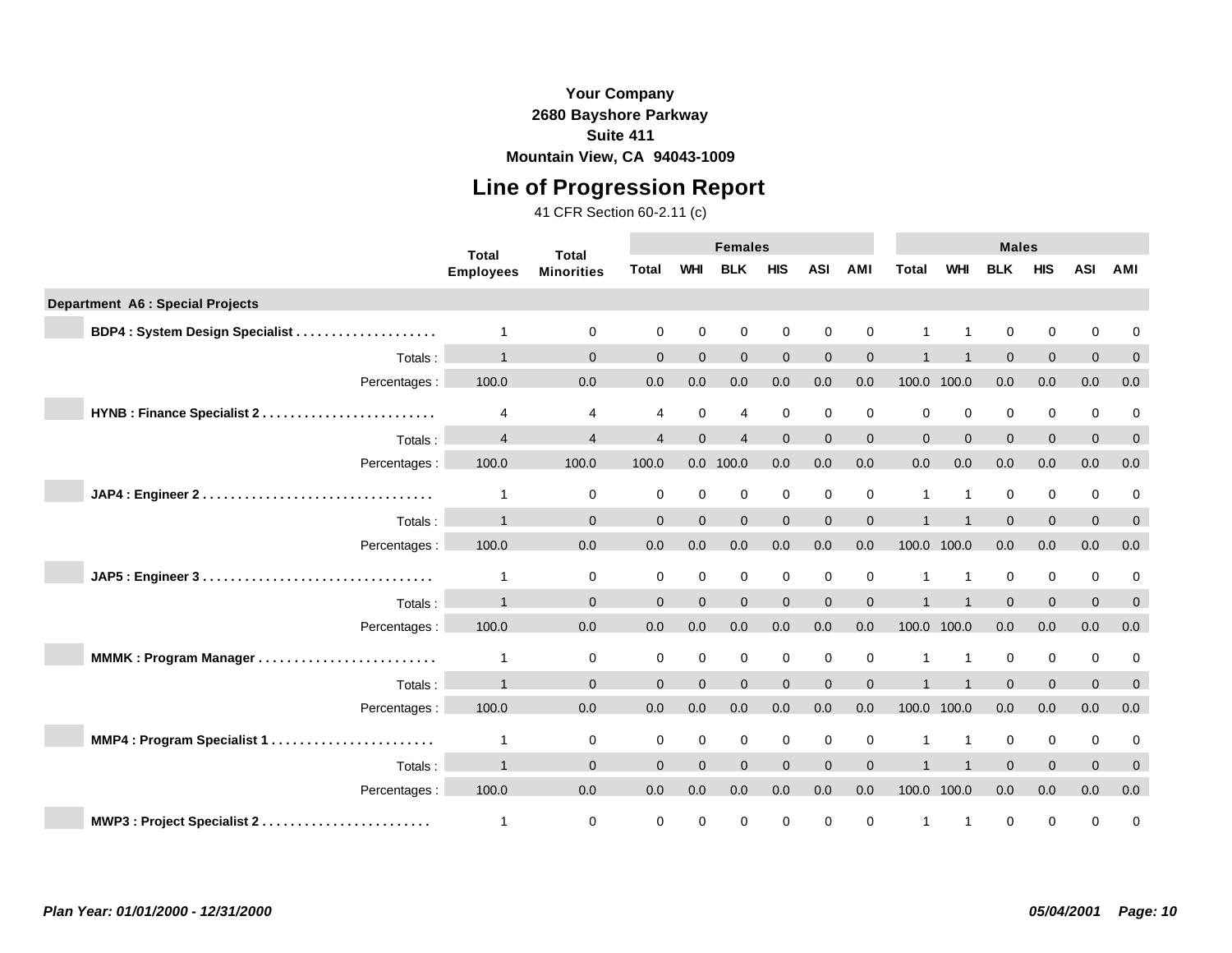## **Line of Progression Report**

|                                  | <b>Total</b>     | <b>Total</b>      |                |                | <b>Females</b> |                |              |                |                |                | <b>Males</b> |                |                |              |
|----------------------------------|------------------|-------------------|----------------|----------------|----------------|----------------|--------------|----------------|----------------|----------------|--------------|----------------|----------------|--------------|
|                                  | <b>Employees</b> | <b>Minorities</b> | Total          | <b>WHI</b>     | <b>BLK</b>     | <b>HIS</b>     | <b>ASI</b>   | AMI            | <b>Total</b>   | <b>WHI</b>     | <b>BLK</b>   | <b>HIS</b>     | <b>ASI</b>     | AMI          |
| Totals:                          |                  | $\mathbf 0$       | $\Omega$       | $\Omega$       | $\mathbf{0}$   | $\mathbf{0}$   | $\Omega$     | $\mathbf{0}$   |                |                | $\Omega$     | $\mathbf{0}$   | $\Omega$       | $\mathbf 0$  |
| Percentages :                    | 100.0            | 0.0               | 0.0            | 0.0            | 0.0            | 0.0            | 0.0          | 0.0            | 100.0 100.0    |                | 0.0          | $0.0\,$        | 0.0            | 0.0          |
| MWP4: Project Specialist 3       | $\overline{2}$   | $\mathbf 0$       | 0              | $\mathbf 0$    | $\mathbf 0$    | $\pmb{0}$      | $\mathbf 0$  | 0              | 2              | 2              | $\mathbf 0$  | 0              | $\mathbf 0$    | 0            |
| Totals:                          | 2                | $\mathbf{0}$      | $\overline{0}$ | $\mathbf{0}$   | $\mathbf{0}$   | $\mathbf 0$    | $\mathbf{0}$ | $\overline{0}$ | $\overline{2}$ | $\overline{2}$ | $\mathbf{0}$ | $\mathbf{0}$   | $\mathbf{0}$   | $\mathbf 0$  |
| Percentages :                    | 100.0            | 0.0               | 0.0            | 0.0            | 0.0            | 0.0            | 0.0          | 0.0            | 100.0          | 100.0          | 0.0          | 0.0            | 0.0            | 0.0          |
| MWP5: Project Specialist 5       | 6                | $\mathbf 0$       | 0              | $\mathbf 0$    | $\mathbf 0$    | 0              | 0            | 0              | 6              | 6              | $\mathbf 0$  | 0              | $\mathbf 0$    | 0            |
| Totals:                          | 6                | $\Omega$          | $\Omega$       | $\Omega$       | $\Omega$       | $\mathbf{0}$   | $\Omega$     | $\mathbf{0}$   | 6              | 6              | $\Omega$     | $\mathbf{0}$   | $\Omega$       | $\mathbf{0}$ |
| Percentages :                    | 100.0            | 0.0               | 0.0            | 0.0            | 0.0            | 0.0            | 0.0          | 0.0            | 100.0          | 100.0          | 0.0          | 0.0            | 0.0            | 0.0          |
| MXNC: Admin Assistant 3          | 2                | 0                 | $\overline{2}$ | 2              | $\mathbf 0$    | 0              | $\mathbf 0$  | $\mathbf 0$    | $\mathbf 0$    | $\mathbf 0$    | $\mathbf 0$  | 0              | 0              | 0            |
| Totals:                          | 2                | $\Omega$          | 2              | 2              | $\Omega$       | $\Omega$       | $\Omega$     | $\overline{0}$ | $\Omega$       | $\Omega$       | $\Omega$     | $\overline{0}$ | $\Omega$       | $\mathbf{0}$ |
| Percentages:                     | 100.0            | 0.0               | 100.0 100.0    |                | 0.0            | 0.0            | 0.0          | 0.0            | 0.0            | 0.0            | 0.0          | 0.0            | 0.0            | 0.0          |
|                                  | $\overline{1}$   | $\mathbf 0$       | $\mathbf 1$    | $\mathbf{1}$   | $\mathbf 0$    | $\mathbf 0$    | $\mathbf 0$  | 0              | $\mathbf 0$    | $\mathbf 0$    | 0            | $\mathbf 0$    | $\mathbf 0$    | $\mathbf 0$  |
| Totals:                          |                  | $\Omega$          |                |                | $\Omega$       | $\overline{0}$ | $\Omega$     | $\overline{0}$ | $\Omega$       | $\Omega$       | $\Omega$     | $\mathbf{0}$   | $\Omega$       | $\mathbf{0}$ |
| Percentages:                     | 100.0            | 0.0               | 100.0 100.0    |                | 0.0            | 0.0            | 0.0          | 0.0            | 0.0            | 0.0            | 0.0          | 0.0            | 0.0            | 0.0          |
| <b>UAMXNB: Admin Assistant 2</b> | 1                | $\mathbf 0$       | 0              | $\mathbf 0$    | $\mathbf 0$    | $\mathbf 0$    | $\mathbf 0$  | $\mathbf 0$    | -1             | $\mathbf{1}$   | $\mathbf 0$  | 0              | $\mathbf 0$    | 0            |
| MXNC: Admin Assistant 3          | 2                | $\mathbf 0$       | $\overline{2}$ | 2              | $\mathbf 0$    | $\mathbf 0$    | $\mathbf 0$  | 0              | $\mathbf 0$    | $\mathbf 0$    | $\mathbf 0$  | $\mathbf 0$    | $\mathbf 0$    | 0            |
| Totals:                          | 3                | $\mathbf{0}$      | $\overline{2}$ | 2              | $\Omega$       | $\overline{0}$ | $\Omega$     | $\overline{0}$ |                | $\overline{1}$ | $\Omega$     | $\mathbf{0}$   | $\overline{0}$ | $\mathbf{0}$ |
| Percentages :                    | 100.0            | 0.0               | 66.6           | 66.6           | 0.0            | 0.0            | 0.0          | 0.0            | 33.3           | 33.3           | 0.0          | 0.0            | 0.0            | 0.0          |
| <b>Department A7: MIS</b>        |                  |                   |                |                |                |                |              |                |                |                |              |                |                |              |
| MXNC: Admin Assistant 3          | $\overline{c}$   | $\mathbf 0$       | $\overline{a}$ | $\overline{2}$ | 0              | 0              | $\mathbf 0$  | 0              | 0              | $\mathbf 0$    | $\mathbf 0$  | 0              | $\mathbf 0$    | 0            |